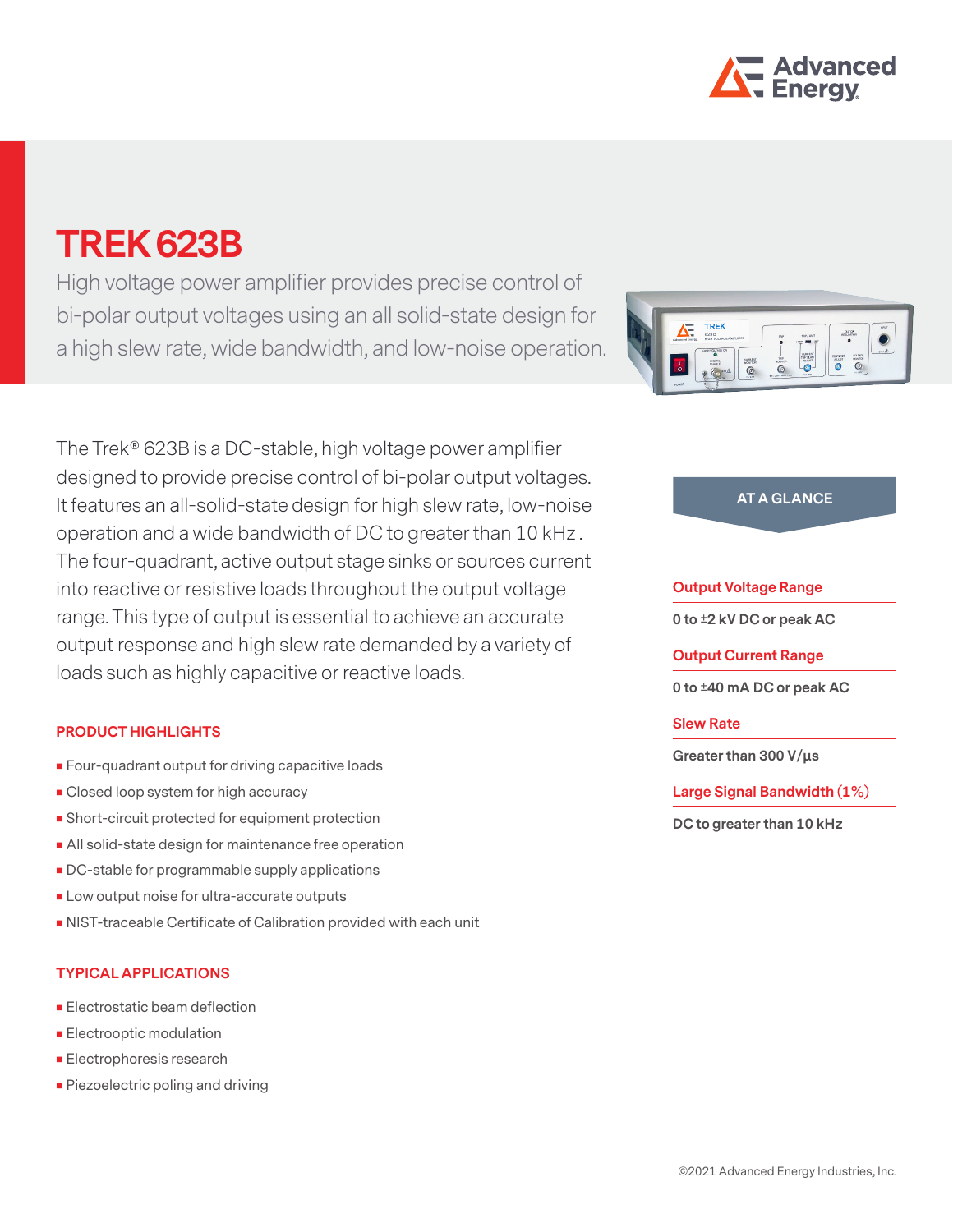## **TREK 623B HIGH VOLTAGE POWER AMPLIFIER**

# **TECHNICAL DATA**

| <b>Performance Specifications</b> |                                             |                                                                                                                                             |
|-----------------------------------|---------------------------------------------|---------------------------------------------------------------------------------------------------------------------------------------------|
| Output Voltage Range              | 0 to ±2 kV DC or peak AC                    |                                                                                                                                             |
| <b>Output Current Range</b>       | 0 to ±40 mA DC or peak AC                   |                                                                                                                                             |
| Input Voltage Range               | 0 to ±2 V DC or peak AC                     |                                                                                                                                             |
| Input Impedance                   | Non-inverting                               | $25 k\Omega$ , nominal                                                                                                                      |
|                                   | Inverting                                   | 50 k $\Omega$ , nominal                                                                                                                     |
|                                   | Differential                                | 50 k $\Omega$ , nominal                                                                                                                     |
| DC Voltage Gain                   | 1000 V/V                                    |                                                                                                                                             |
|                                   | Non-inverting $(V_A)$ Configuration         | 1000 V/V                                                                                                                                    |
|                                   | Inverting $(V_A)$ Configuration             | $-1000$ V/V                                                                                                                                 |
|                                   | <b>Differential Configuration</b>           | Function of the difference between two input signals. Represented by the<br>equation: $V_{\text{OUT}} = 1000 (V_{\text{A}} - V_{\text{B}})$ |
| DC Voltage Gain Accuracy          | Better than 0.1% of full scale              |                                                                                                                                             |
| DC Offset Voltage                 | Less than $±1$ V                            |                                                                                                                                             |
| Output Noise                      | Less than 80 mV $rms1$                      |                                                                                                                                             |
| <b>Slew Rate</b>                  | Greater than 300 V/µs (10% to 90%, typical) |                                                                                                                                             |
| <b>Settling Time</b>              | Less than $150 \mu s$ for a 0 to 2 kV step  |                                                                                                                                             |
| Large Signal Bandwidth            | DC to greater 10 kHz (1% Distortion)        |                                                                                                                                             |
| Small Signal Bandwidth            | DC to greater than 40 kHz (-3dB)            |                                                                                                                                             |
| Stability                         | Drift with Time                             | Less than 100 ppm/hr, noncumulative                                                                                                         |
|                                   | Drift with Temp                             | Less than 200 ppm/°C                                                                                                                        |

| <b>Voltage Monitor Specifications</b> |                                            |  |
|---------------------------------------|--------------------------------------------|--|
| Ratio                                 | 1/1000th of the high voltage output signal |  |
| DC Accuracy                           | Better than 0.1% of full scale             |  |
| DC Offset Voltage                     | Less than $\pm 2.5$ mV                     |  |
| Output Noise                          | Less than 2 mV $rms1$                      |  |
| Output Impedance                      | $0.1 \Omega$                               |  |

| <b>Current Monitor Specifications</b> |                                   |
|---------------------------------------|-----------------------------------|
| Ratio                                 | $0.25$ V/mA                       |
| DC Accuracy                           | Better than 5% of full scale      |
| DC Offset Voltage                     | Less than $±5$ mV                 |
| <b>Output Noise</b>                   | Less than $10 \text{ mV}^1$       |
| Small Signal Bandwidth                | DC to greater than 10 kHz (-3 dB) |
| Output Impedance                      | $47\Omega$                        |

| <b>Mechanical Specifications</b>   |                                                                                             |  |
|------------------------------------|---------------------------------------------------------------------------------------------|--|
| Dimensions $(H \times W \times D)$ | 134 x 432 x 439 mm (5.25 x 17 x 17.25 in)                                                   |  |
| Weight                             | 13.2 kg (29 lb)                                                                             |  |
| <b>HV Connector</b>                | Alden High Voltage Connector                                                                |  |
| <b>BNC Connectors</b>              | Voltage monitor, current monitor, remote HV ON/OFF, out of regulation, fault/trip status    |  |
| Amplifier Input                    | 3-pin connector may be configured for inverting, noninverting or differential amplification |  |

**1** Measured using the true rms feature of the HP Model 34401A digital multimeter

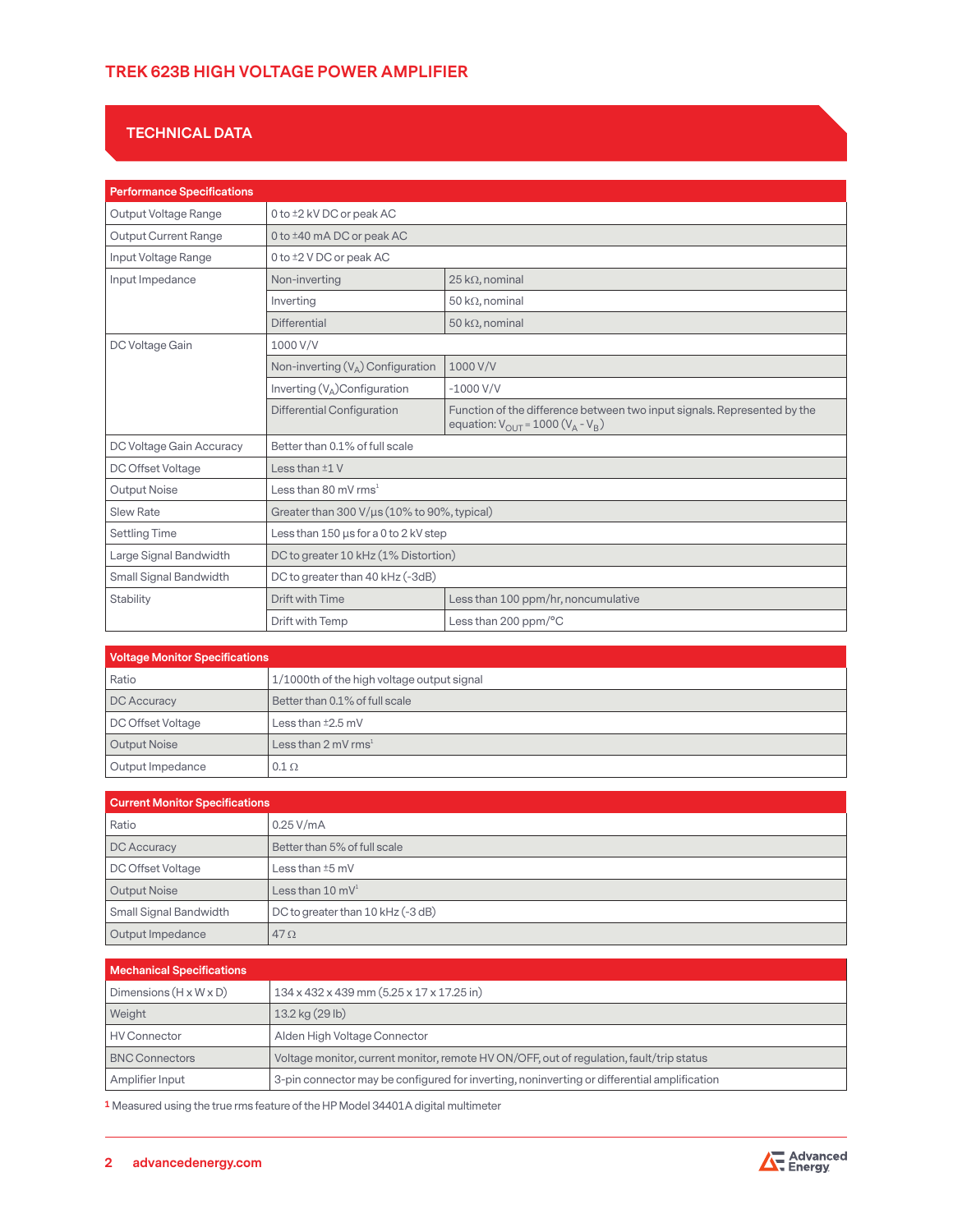## **TECHNICAL DATA**

| <b>Electrical Specifications</b>    |                                                                                                                 |  |
|-------------------------------------|-----------------------------------------------------------------------------------------------------------------|--|
| Line Voltage                        | Factory set for one of tworanges (specify when ordering): 90 to 127 VAC or 180 to 250 VAC, either @ 48 to 63 Hz |  |
| <b>Power Consumption</b>            | 220 VA, maximum                                                                                                 |  |
|                                     |                                                                                                                 |  |
| <b>Environmental Specifications</b> |                                                                                                                 |  |
| Temperature                         | 0 to 40°C (32 to 104°F)                                                                                         |  |
| <b>Relative Humidity</b>            | To 85%, noncondensing                                                                                           |  |
| Altitude                            | To 2000 meters (6561.68 ft.)                                                                                    |  |

## **REFERENCE NUMBERS**

| <b>Included Accessories</b> |                                     |
|-----------------------------|-------------------------------------|
| <b>PN</b>                   | <b>Description</b>                  |
| 23185                       | Operator's Manual                   |
| 43406                       | <b>HV Output Cable</b>              |
| 43418                       | Input Cable Connector Assembly      |
| N5011                       | Line Cord (90 V to 127 V operation) |
| Contact factory             | Line Cord 230 VAC                   |

| <b>Other Accessories</b> |                                              |
|--------------------------|----------------------------------------------|
| <b>PN</b>                | Description                                  |
| 43406                    | HV Output Cable                              |
| 607RA                    | 19 in Rack Mount Kit (with EIA hole spacing) |